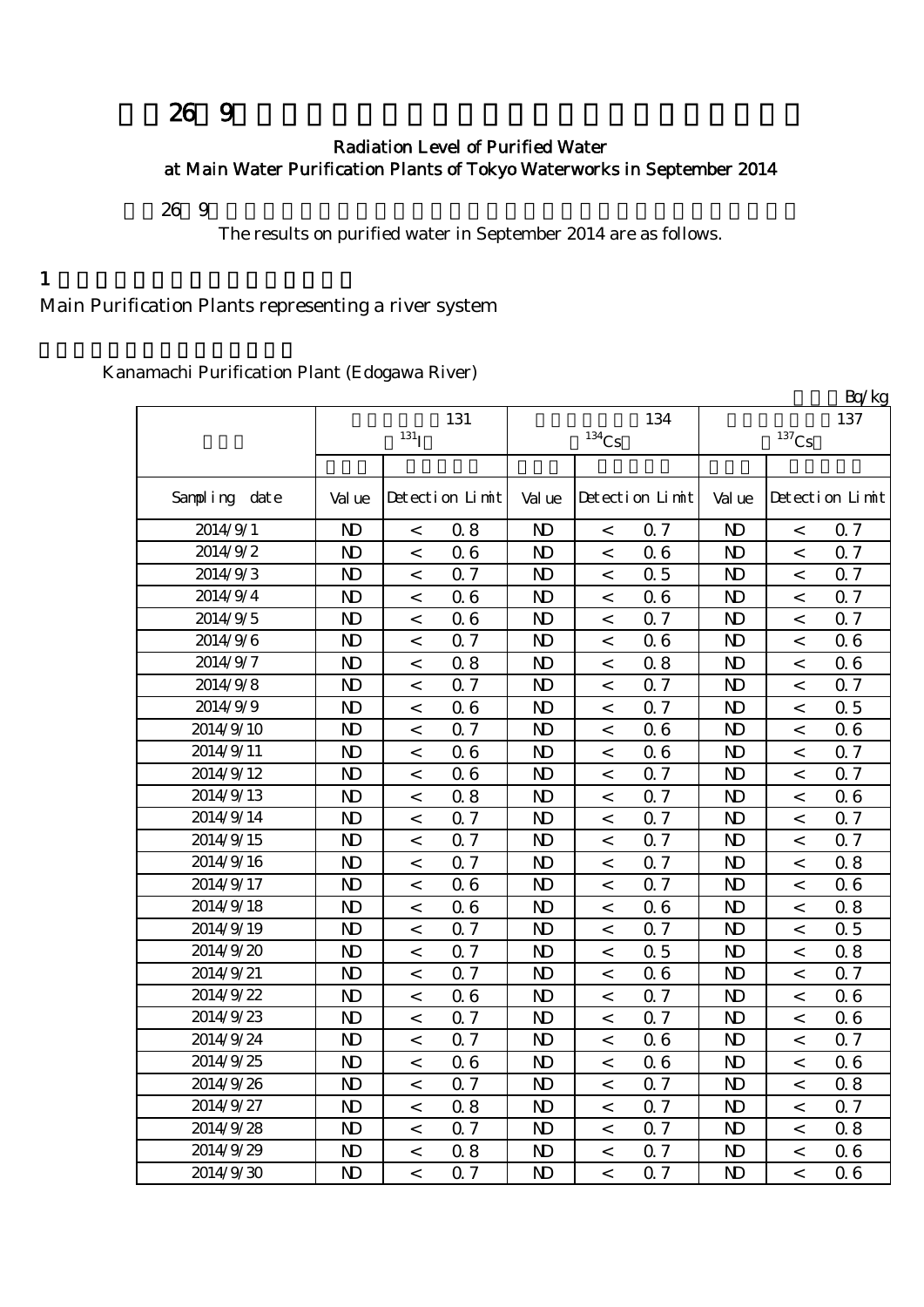|               |                |                  |                 |                     |         |                 |                |                | Bq/kg           |
|---------------|----------------|------------------|-----------------|---------------------|---------|-----------------|----------------|----------------|-----------------|
|               |                | 131              |                 | $^{134}\mathrm{Cs}$ | 134     | 137<br>$137$ Cs |                |                |                 |
|               |                | 131 <sub>I</sub> |                 |                     |         |                 |                |                |                 |
| Sampling date | Val ue         |                  | Detection Limit | Val ue              |         | Detection Limit | Val ue         |                | Detection Limit |
| 2014/9/1      | N <sub>D</sub> | $\,<\,$          | 06              | N <sub>D</sub>      | $\,<$   | 0.8             | N <sub>D</sub> | $\,<$          | 0.5             |
| 2014/9/2      | $\mathbf{D}$   | $\,<\,$          | 0.7             | $\mathbf{D}$        | $\,<$   | 0.7             | $\mathbf{D}$   | $\,<$          | 0.7             |
| 2014/9/3      | N <sub>D</sub> | $\,<\,$          | 06              | N <sub>D</sub>      | $\,<\,$ | 06              | $\mathbf{D}$   | $\,<\,$        | 0.6             |
| 2014/9/4      | N <sub>D</sub> | $\lt$            | 0.7             | $\mathbf{D}$        | $\lt$   | 0.5             | $\mathbf{D}$   | $\,<$          | 0.7             |
| 2014/9/5      | N <sub>D</sub> | $\,<\,$          | 06              | $\mathbf{D}$        | $\,<$   | 06              | N <sub>D</sub> | $\,<\,$        | 0.6             |
| 2014/9/6      | $\mathbf{D}$   | $\,<$            | 0.7             | $\mathbf{D}$        | $\,<$   | Q 7             | $\mathbf{D}$   | $\,<$          | 0.6             |
| 2014/9/7      | N <sub>D</sub> | $\,<$            | 0.7             | N <sub>D</sub>      | $\,<$   | 0.5             | N <sub>D</sub> | $\,<$          | 0.7             |
| 2014/9/8      | N <sub>D</sub> | $\,<$            | 0.7             | N <sub>D</sub>      | $\,<$   | 0.8             | $\mathbf{D}$   | $\,<$          | 0.8             |
| 2014/9/9      | N <sub>D</sub> | $\,<$            | 06              | N <sub>D</sub>      | $\,<$   | 06              | $\mathbf{D}$   | $\,<$          | 0.8             |
| 2014/9/10     | $\mathbf{D}$   | $\,<$            | 0.7             | $\mathbf{D}$        | $\,<$   | 0.7             | $\mathbf{D}$   | $\,<$          | 0.6             |
| 2014/9/11     | N <sub>D</sub> | $\,<\,$          | 0.8             | N <sub>D</sub>      | $\,<\,$ | 0.5             | $\mathbf{D}$   | $\,<$          | 0.8             |
| 2014/9/12     | $\mathbf{D}$   | $\,<\,$          | 06              | $\mathbf{D}$        | $\,<$   | 0.7             | $\mathbf{D}$   | $\,<$          | 0.7             |
| 2014/9/13     | $\mathbf{D}$   | $\,<$            | Q 7             | $\mathbf{D}$        | $\,<$   | 06              | $\mathbf{D}$   | $\,<$          | 0.9             |
| 2014/9/14     | $\mathbf{D}$   | $\,<\,$          | 0.7             | $\mathbf{D}$        | $\,<$   | 0.8             | $\mathbf{D}$   | $\,<$          | 0.7             |
| 2014/9/15     | N <sub>D</sub> | $\,<\,$          | 06              | $\mathbf{D}$        | $\,<$   | 0.5             | N <sub>D</sub> | $\,<$          | 0.7             |
| 2014/9/16     | N <sub>D</sub> | $\,<$            | 0.7             | $\mathbf{D}$        | $\,<$   | 0.7             | $\mathbf{D}$   | $\overline{a}$ | 0.8             |
| 2014/9/17     | N <sub>D</sub> | $\,<\,$          | 06              | $\mathbf{D}$        | $\,<$   | 06              | $\mathbf{D}$   | $\,<$          | 0.6             |
| 2014/9/18     | N <sub>D</sub> | $\,<\,$          | 06              | N <sub>D</sub>      | $\,<\,$ | 0.7             | $\mathbf{D}$   | $\,<\,$        | 0.8             |
| 2014/9/19     | N <sub>D</sub> | $\,<$            | 0.7             | $\mathbf{D}$        | $\lt$   | 0.5             | $\mathbf{N}$   | $\,<$          | 0.6             |
| 2014/9/20     | N <sub>D</sub> | $\,<\,$          | 0.8             | $\mathbf{D}$        | $\,<\,$ | 06              | N <sub>D</sub> | $\,<\,$        | 0.7             |
| 2014/9/21     | $\mathbf{D}$   | $\,<\,$          | 06              | $\mathbf{D}$        | $\,<$   | 0.7             | $\mathbf{D}$   | $\,<\,$        | 0.7             |
| 2014/9/22     | $\mathbf{D}$   | $\,<\,$          | 0.7             | N <sub>D</sub>      | $\,<$   | 06              | $\mathbf{D}$   | $\,<\,$        | 0.5             |
| 2014/9/23     | N <sub>D</sub> | $\,<\,$          | 0.7             | $\mathbf{D}$        | $\,<$   | 06              | $\mathbf{D}$   | $\,<$          | 0.6             |
| 2014/9/24     | N <sub>D</sub> | $\,<$            | 06              | N <sub>D</sub>      | $\,<$   | 0.9             | N <sub>D</sub> | $\,<$          | 0.8             |
| 2014/9/25     | N <sub>D</sub> | $\,<$            | 0.7             | N <sub>D</sub>      | $\,<$   | 0.8             | $\mathbf{D}$   | $\,<$          | 0.7             |
| 2014/9/26     | N <sub>D</sub> | $\,<$            | 06              | $\mathbf{D}$        | $\,<\,$ | 06              | $\mathbf{D}$   | $\,<\,$        | 0.7             |
| 2014/9/27     | N <sub>D</sub> | $\,<\,$          | 0.8             | N <sub>D</sub>      | $\,<\,$ | 0.7             | $\mathbf{D}$   | $\,<\,$        | 0.7             |
| 2014/9/28     | $\mathbf{D}$   | $\,<$            | 0.8             | $\mathbf{D}$        | $\,<$   | Q 7             | $\mathbf{D}$   | $\,<$          | 0.6             |
| 2014/9/29     | $\mathbf{D}$   | $\,<\,$          | 0.7             | $\mathbf{D}$        | $\,<$   | 06              | $\mathbf{D}$   | $\,<$          | 0.7             |
| 2014/9/30     | N <sub>D</sub> | $\,<\,$          | 06              | $\mathbf{D}$        | $\,<$   | 06              | $\mathbf{D}$   | $\prec$        | 0.7             |

#### Asaka Purification Plant (Arakawa River)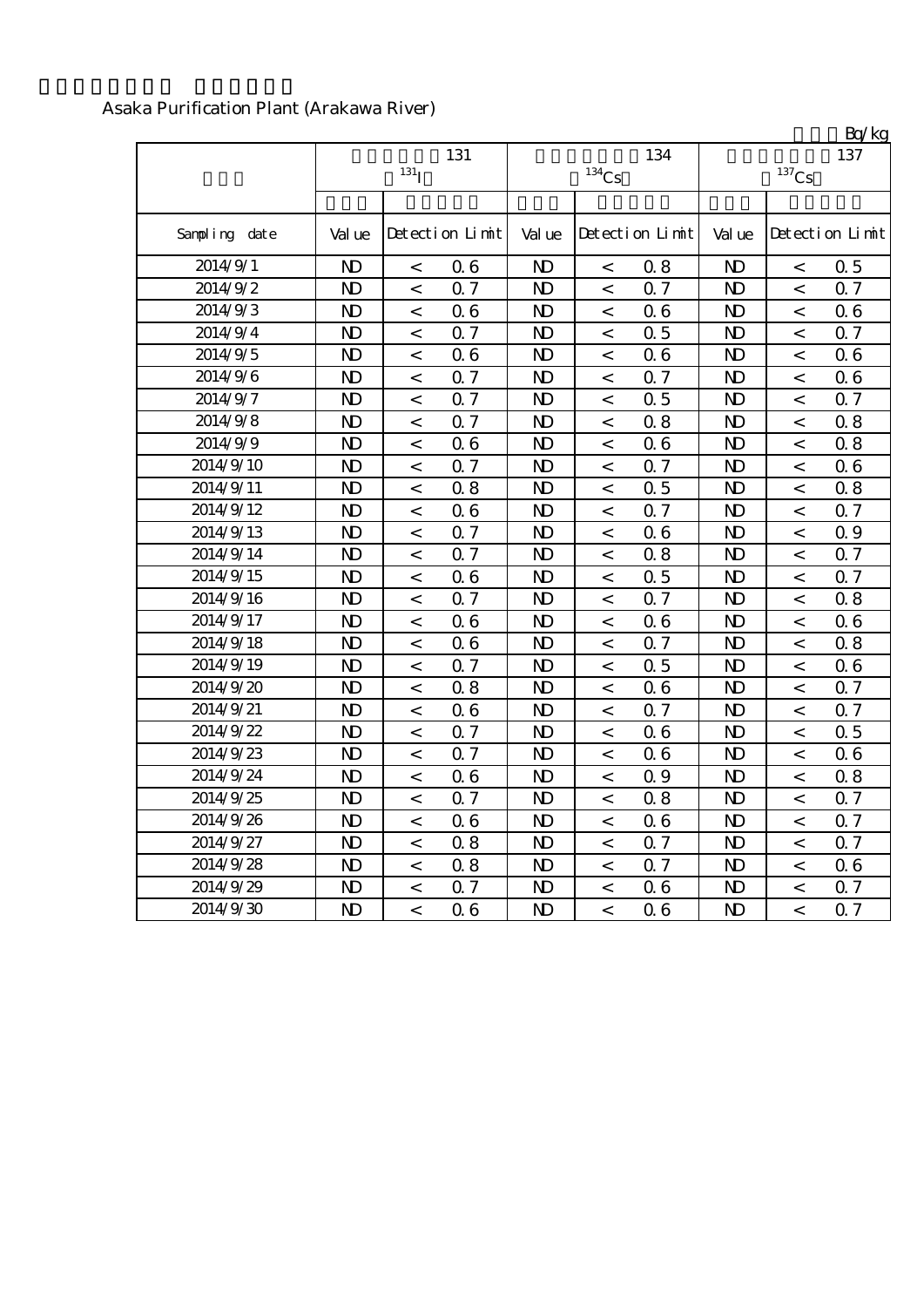|               |                |                    |                 |              |                          |                 |                |                          | Bq/kg            |
|---------------|----------------|--------------------|-----------------|--------------|--------------------------|-----------------|----------------|--------------------------|------------------|
|               |                | 131                |                 |              | 134                      | 137             |                |                          |                  |
|               |                | $131$ <sub>I</sub> |                 |              | $^{134}\mathrm{Cs}$      |                 | $137$ Cs       |                          |                  |
|               |                |                    |                 |              |                          |                 |                |                          |                  |
| Sampling date | Val ue         |                    | Detection Limit | Val ue       |                          | Detection Limit | Val ue         |                          | Detection Limit  |
| 2014/9/1      | $\mathbf{D}$   | $\,<\,$            | 06              | $\mathbf{D}$ | $\,<\,$                  | 0.8             | $\mathbf{D}$   | $\,<\,$                  | 0.8              |
| 2014/9/2      | N <sub>D</sub> | $\,<\,$            | 06              | $\mathbf{D}$ | $\,<\,$                  | 0.7             | $\mathbf{D}$   | $\,<\,$                  | 0.7              |
| 2014/9/3      | $\mathbf{D}$   | $\overline{<}$     | 06              | $\mathbf{D}$ | $\,<$                    | 0.7             | $\mathbf{D}$   | $\,<\,$                  | 0.6              |
| 2014/9/4      | $\mathbf{D}$   | $\,<$              | 06              | $\mathbf{D}$ | $\,<$                    | 0.7             | $\mathbf{D}$   | $\,<\,$                  | 0.6              |
| 2014/9/5      | $\mathbf{D}$   | $\,<$              | 06              | $\mathbf{D}$ | $\,<\,$                  | 0.7             | $\mathbf{D}$   | $\,<\,$                  | 0.7              |
| 2014/9/6      | $\mathbf{D}$   | $\,<$              | 0.8             | $\mathbf{D}$ | $\,<\,$                  | 06              | N <sub>D</sub> | $\,<\,$                  | 0.7              |
| 2014/9/7      | $\mathbf{D}$   | $\,<\,$            | 0.7             | $\mathbf{D}$ | $\lt$                    | 06              | $\mathbf{D}$   | $\,<\,$                  | 0.6              |
| 2014/9/8      | N <sub>D</sub> | $\,<\,$            | 06              | $\mathbf{D}$ | $\,<\,$                  | 0.7             | $\mathbf{D}$   | $\,<\,$                  | 0.7              |
| 2014/9/9      | $\mathbf{D}$   | $\,<\,$            | 0.7             | $\mathbf{D}$ | $\,<\,$                  | 0.5             | $\mathbf{D}$   | $\,<\,$                  | 0.6              |
| 2014/9/10     | $\mathbf{D}$   | $\,<$              | 0.7             | $\mathbf{D}$ | $\overline{\phantom{0}}$ | 06              | $\mathbf{D}$   | $\,<$                    | 0.7              |
| 2014/9/11     | $\mathbf{D}$   | $\lt$              | 0.5             | $\mathbf{D}$ | $\,<$                    | 0.7             | $\mathbf{D}$   | $\,<\,$                  | 0.7              |
| 2014/9/12     | $\mathbf{D}$   | $\,<$              | 0.7             | $\mathbf{D}$ | $\,<$                    | Q 7             | $\mathbf{D}$   | $\,<$                    | 0.6              |
| 2014/9/13     | $\mathbf{D}$   | $\,<$              | Q <sub>7</sub>  | $\mathbf{D}$ | $\,<$                    | Q 7             | $\mathbf{D}$   | $\overline{\phantom{0}}$ | 0.7              |
| 2014/9/14     | $\mathbf{D}$   | $\,<\,$            | 0.7             | $\mathbf{D}$ | $\overline{\phantom{0}}$ | Q 7             | $\mathbf{D}$   | $\overline{\phantom{0}}$ | 0.7              |
| 2014/9/15     | N <sub>D</sub> | $\,<\,$            | 06              | $\mathbf{D}$ | $\,<\,$                  | 0.7             | $\mathbf{D}$   | $\,<\,$                  | 0.5              |
| 2014/9/16     | $\mathbf{D}$   | $\,<\,$            | 06              | $\mathbf{D}$ | $\,<\,$                  | 0.7             | $\mathbf{D}$   | $\,<\,$                  | 0.7              |
| 2014/9/17     | $\mathbf{D}$   | $\prec$            | 06              | $\mathbf{D}$ | $\lt$                    | 06              | $\mathbf{D}$   | $\,<\,$                  | 0.7              |
| 2014/9/18     | $\mathbf{D}$   | $\,<$              | 0.7             | $\mathbf{D}$ | $\lt$                    | 06              | $\mathbf{D}$   | $\,<$                    | 0.7              |
| 2014/9/19     | $\mathbf{D}$   | $\,<$              | 06              | $\mathbf{D}$ | $\,<$                    | 06              | $\mathbf{D}$   | $\,<\,$                  | 0.6              |
| 2014/9/20     | $\mathbf{D}$   | $\,<$              | 0.7             | $\mathbf{D}$ | $\,<\,$                  | 0.7             | $\mathbf{D}$   | $\,<\,$                  | 0.7              |
| 2014/9/21     | $\mathbf{D}$   | $\,<\,$            | 0.7             | $\mathbf{D}$ | $\,<\,$                  | 0.7             | $\mathbf{D}$   | $\,<\,$                  | 0.7              |
| 2014/9/22     | $\mathbf{D}$   | $\,<\,$            | 0.7             | $\mathbf{D}$ | $\,<\,$                  | 0.7             | N <sub>D</sub> | $\,<\,$                  | 0.7              |
| 2014/9/23     | N <sub>D</sub> | $\,<\,$            | 0.9             | $\mathbf{D}$ | $\,<\,$                  | 06              | $\mathbf{D}$   | $\,<\,$                  | 0.6              |
| 2014/9/24     | $\mathbf{D}$   | $\,<\,$            | 0.7             | $\mathbf{D}$ | $\,<\,$                  | 0.8             | $\mathbf{D}$   | $\,<\,$                  | 0.7              |
| 2014/9/25     | $\mathbf{D}$   | $\,<$              | 06              | $\mathbf{D}$ | $\,<\,$                  | 06              | $\mathbf{D}$   | $\,<\,$                  | 0.5              |
| 2014/9/26     | $\mathbf{D}$   | $\,<$              | 06              | $\mathbf{D}$ | $\,<\,$                  | 06              | $\mathbf{D}$   | $\,<\,$                  | 0.6              |
| 2014/9/27     | N <sub>D</sub> | $\,<$              | 0.7             | $\mathbf{D}$ | $\,<\,$                  | 06              | $\mathbf{D}$   | $\,<$                    | 0.5              |
| 2014/9/28     | $\mathbf{D}$   | $\,<\,$            | 0.7             | $\mathbf{D}$ | $\,<\,$                  | 0.7             | $\mathbf{D}$   | $\overline{\phantom{0}}$ | 0.5              |
| 2014/9/29     | N <sub>D</sub> | $\,<\,$            | 0.7             | $\mathbf{D}$ | $\,<\,$                  | 0.7             | N <sub>D</sub> | $\overline{\phantom{0}}$ | 0.7              |
| 2014/9/30     | $\mathbf{D}$   | $\overline{<}$     | Q <sub>7</sub>  | $\mathbf{D}$ | $\overline{a}$           | Q <sub>7</sub>  | $\mathbf{D}$   | $\overline{a}$           | $0.\overline{7}$ |

## Ozaku Purification Plant (Tamagawa River)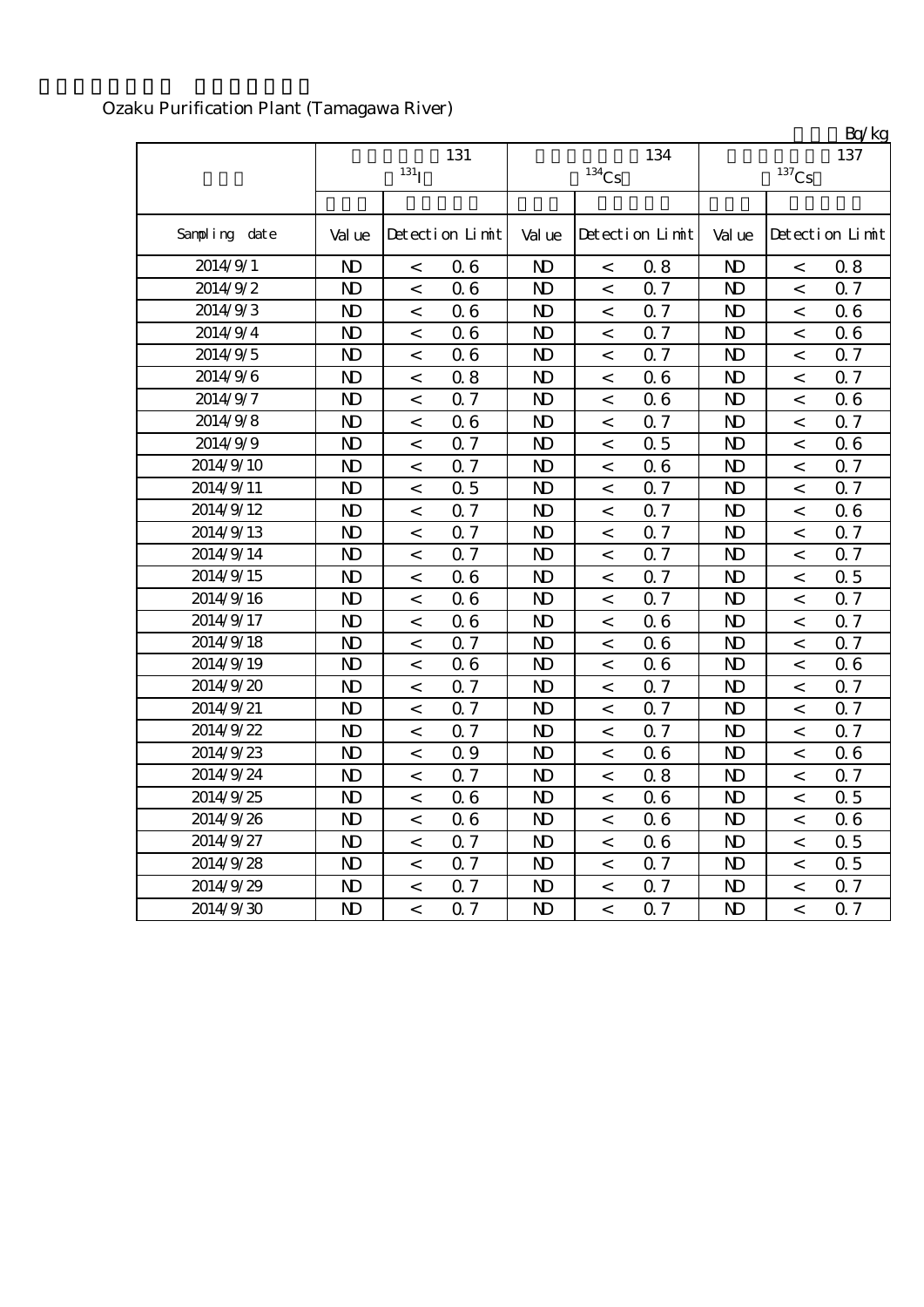|               |                |                    |                 |                |                          |                 |                |          | Bq/kg           |
|---------------|----------------|--------------------|-----------------|----------------|--------------------------|-----------------|----------------|----------|-----------------|
|               |                |                    | 131             |                |                          | 134             |                |          | 137             |
|               |                | $131$ <sup>T</sup> |                 |                | $^{134}\mathrm{Cs}$      |                 |                | $137$ Cs |                 |
|               |                |                    |                 |                |                          |                 |                |          |                 |
| Sampling date | Val ue         |                    | Detection Limit | Val ue         |                          | Detection Limit | Val ue         |          | Detection Limit |
| 2014/9/1      | N <sub>D</sub> | $\,<$              | 0.7             | N <sub>D</sub> | $\,<$                    | 0.7             | $\mathbf{D}$   | $\,<$    | 0.8             |
| 2014/9/2      | $\mathbf{D}$   | $\,<$              | 0.8             | N <sub>D</sub> | $\,<\,$                  | 06              | $\mathbf{D}$   | $\lt$    | 0.7             |
| 2014/9/3      | N <sub>D</sub> | $\,<$              | 06              | N <sub>D</sub> | $\,<\,$                  | 0.7             | N <sub>D</sub> | $\,<$    | 0.7             |
| 2014/9/4      | $\mathbf{D}$   | $\,<$              | 0.7             | N <sub>D</sub> | $\,<$                    | 0.7             | $\mathbf{D}$   | $\,<$    | 0.8             |
| 2014/9/5      | $\mathbf{D}$   | $\,<$              | 06              | N <sub>D</sub> | $\,<\,$                  | 0.8             | $\mathbf{D}$   | $\,<$    | 0.7             |
| 2014/9/6      | $\mathbf{D}$   | $\,<$              | 0.8             | N <sub>D</sub> | $\,<\,$                  | 06              | N <sub>D</sub> | $\,<$    | 0.8             |
| 2014/9/7      | $\mathbf{D}$   | $\,<$              | 0.9             | N <sub>D</sub> | $\,<$                    | 06              | N <sub>D</sub> | $\,<$    | 0.7             |
| 2014/9/8      | $\mathbf{D}$   | $\,<$              | 06              | N <sub>D</sub> | $\,<\,$                  | 06              | N <sub>D</sub> | $\,<$    | 0.7             |
| 2014/9/9      | $\mathbf{D}$   | $\,<$              | 0.7             | N <sub>D</sub> | $\,<$                    | 06              | N <sub>D</sub> | $\,<$    | 0.6             |
| 2014/9/10     | $\mathbf{D}$   | $\,<$              | 06              | $\mathbf{D}$   | $\,<\,$                  | 0.8             | $\mathbf{D}$   | $\,<$    | 0.5             |
| 2014/9/11     | $\mathbf{D}$   | $\overline{a}$     | 0.7             | N <sub>D</sub> | $\,<\,$                  | 06              | $\mathbf{D}$   | $\,<$    | 0.7             |
| 2014/9/12     | $\mathbf{D}$   | $\,<$              | 0.7             | N <sub>D</sub> | $\,<$                    | 0.7             | $\mathbf{D}$   | $\,<$    | 0.7             |
| 2014/9/13     | $\mathbf{D}$   | $\,<$              | 0.8             | $\mathbf{D}$   | $\,<$                    | 06              | $\mathbf{D}$   | $\,<$    | 0.7             |
| 2014/9/14     | N <sub>D</sub> | $\,<$              | 0.7             | N <sub>D</sub> | $\,<\,$                  | 06              | N <sub>D</sub> | $\,<$    | 0.7             |
| 2014/9/15     | $\mathbf{D}$   | $\,<$              | 06              | N <sub>D</sub> | $\,<\,$                  | 06              | N <sub>D</sub> | $\,<$    | 0.7             |
| 2014/9/16     | $\mathbf{D}$   | $\,<$              | 06              | $\mathbf{D}$   | $\,<\,$                  | 0.7             | $\mathbf{D}$   | $\,<$    | 0.7             |
| 2014/9/17     | N <sub>D</sub> | $\,<$              | 0.7             | N <sub>D</sub> | $\,<$                    | 0.7             | N <sub>D</sub> | $\,<$    | 0.6             |
| 2014/9/18     | $\mathbf{D}$   | $\,<$              | 06              | $\mathbf{D}$   | $\,<\,$                  | 06              | $\mathbf{D}$   | $\,<\,$  | 0.7             |
| 2014/9/19     | $\mathbf{D}$   | $\,<$              | 0.7             | N <sub>D</sub> | $\,<$                    | 0.8             | N <sub>D</sub> | $\,<$    | 0.6             |
| 2014/9/20     | $\mathbf{D}$   | $\,<$              | 0.8             | N <sub>D</sub> | $\,<$                    | 06              | $\mathbf{D}$   | $\,<$    | 0.7             |
| 2014/9/21     | $\mathbf{D}$   | $\,<$              | 0.7             | N <sub>D</sub> | $\,<\,$                  | 0.7             | $\mathbf{D}$   | $\,<$    | 0.8             |
| 2014/9/22     | $\mathbf{D}$   | $\,<$              | 06              | N <sub>D</sub> | $\,<\,$                  | 0.7             | N <sub>D</sub> | $\,<$    | 0.7             |
| 2014/9/23     | $\mathbf{D}$   | $\,<$              | 0.7             | N <sub>D</sub> | $\,<$                    | 0.8             | N <sub>D</sub> | $\,<$    | 0.8             |
| 2014/9/24     | $\mathbf{D}$   | $\,<$              | 0.7             | N <sub>D</sub> | $\,<\,$                  | <b>Q</b> 7      | $\mathbf{D}$   | $\,<$    | 0.6             |
| 2014/9/25     | N <sub>D</sub> | $\,<$              | 06              | N <sub>D</sub> | $\,<$                    | 0.5             | N <sub>D</sub> | $\,<$    | 06              |
| 2014/9/26     | N <sub>D</sub> | $\,<\,$            | 0.7             | N <sub>D</sub> | $\,<$                    | 0.7             | N <sub>D</sub> | $\,<\,$  | 0.7             |
| 2014/9/27     | $\mathbf{D}$   | $\,<\,$            | 0.8             | N <sub>D</sub> | $\overline{\phantom{0}}$ | 0.7             | $\mathbf{D}$   | $\prec$  | 0.7             |
| 2014/9/28     | N <sub>D</sub> | $\,<$              | 0.7             | N <sub>D</sub> | $\,<\,$                  | 06              | N <sub>D</sub> | $\,<\,$  | 06              |
| 2014/9/29     | $\mathbf{D}$   | $\,<\,$            | 0.7             | N <sub>D</sub> | $\,<$                    | 0.7             | N <sub>D</sub> | $\,<$    | 0.8             |
| 2014/9/30     | N <sub>D</sub> | $\,<\,$            | 0.7             | $\mathbf{D}$   | $\,<$                    | 0.8             | N <sub>D</sub> | $\,<\,$  | 0.8             |

## Higashi-murayama Purification Plant (Tamagawa Arakawa River)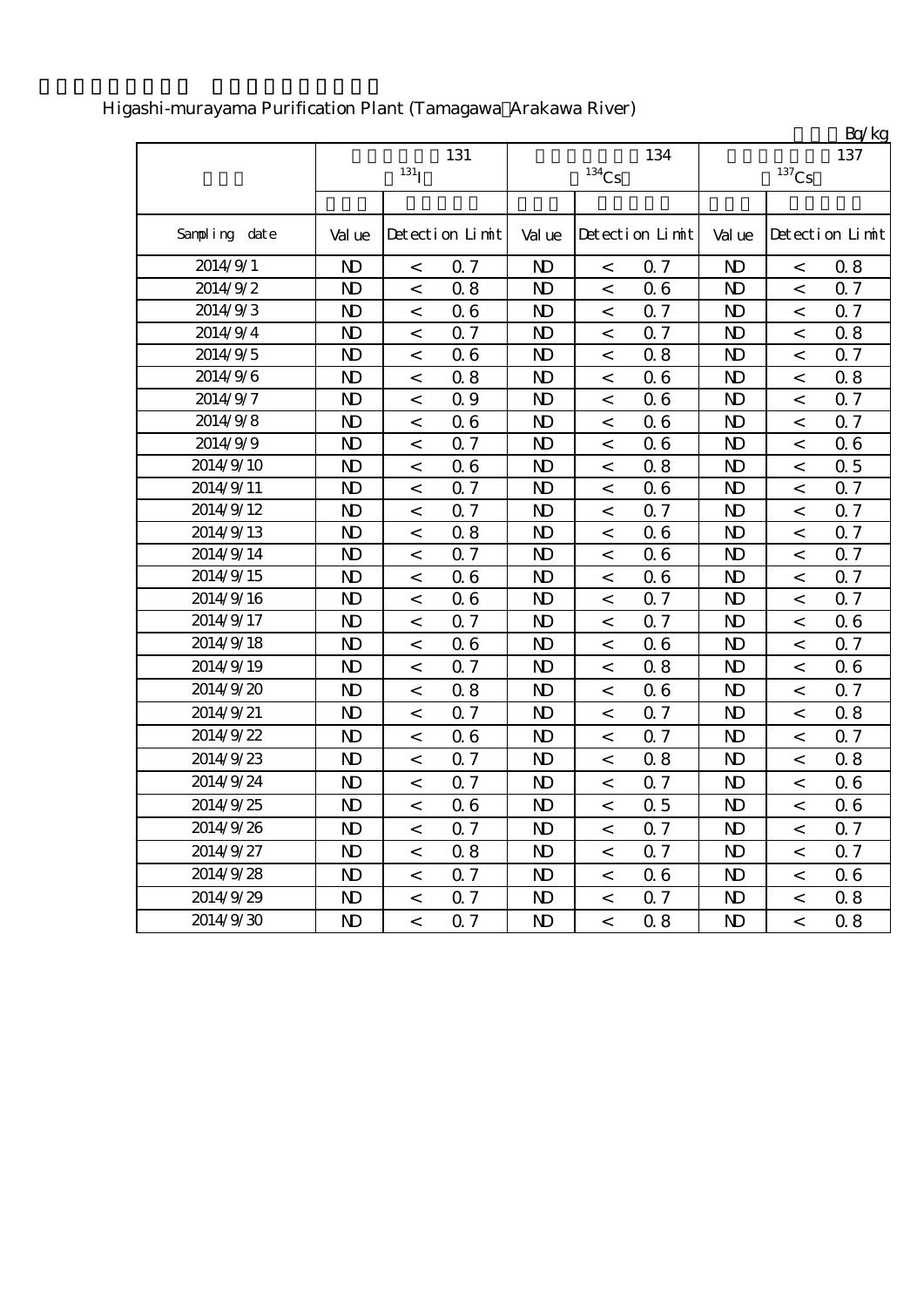|               |                |                    |                 |                |         |                 |                |                          | Bq/kg           |  |
|---------------|----------------|--------------------|-----------------|----------------|---------|-----------------|----------------|--------------------------|-----------------|--|
|               | 131            |                    |                 |                |         | 134             | 137            |                          |                 |  |
|               |                | $131$ <sub>I</sub> |                 | $134$ Cs       |         |                 | $137$ Cs       |                          |                 |  |
|               |                |                    |                 |                |         |                 |                |                          |                 |  |
| Sampling date | Val ue         |                    | Detection Limit | Val ue         |         | Detection Limit | Val ue         |                          | Detection Limit |  |
| 2014/9/1      | $\mathbf{D}$   | $\,<$              | 06              | $\mathbf{D}$   | $\,<$   | Q 7             | $\mathbf{D}$   | $\,<$                    | 0.7             |  |
| 2014/9/2      | $\mathbf{D}$   | $\,<$              | 0.7             | N <sub>D</sub> | $\,<\,$ | 0.7             | $\mathbf{D}$   | $\,<\,$                  | 0.6             |  |
| 2014/9/3      | $\mathbf{D}$   | $\,<$              | 06              | $\mathbf{D}$   | $\,<$   | 06              | $\mathbf{D}$   | $\,<$                    | 0.8             |  |
| 2014/9/4      | $\mathbf{D}$   | $\,<$              | 06              | N <sub>D</sub> | $\,<\,$ | 0.7             | N <sub>D</sub> | $\,<\,$                  | 0.7             |  |
| 2014/9/5      | $\mathbf{D}$   | $\,<$              | 06              | $\mathbf{D}$   | $\,<$   | Q 7             | N <sub>D</sub> | $\,<$                    | 0.6             |  |
| 2014/9/6      | $\mathbf{D}$   | $\,<$              | 0.8             | N <sub>D</sub> | $\,<$   | 0.8             | N <sub>D</sub> | $\,<\,$                  | 0.7             |  |
| 2014/9/7      | $\mathbf{D}$   | $\,<\,$            | 0.8             | N <sub>D</sub> | $\,<\,$ | 0.7             | $\mathbf{D}$   | $\,<\,$                  | 0.6             |  |
| 2014/9/8      | $\mathbf{D}$   | $\,<$              | 06              | N <sub>D</sub> | $\,<\,$ | 06              | $\mathbf{D}$   | $\,<$                    | 0.6             |  |
| 2014/9/9      | $\mathbf{D}$   | $\,<$              | 0.7             | N <sub>D</sub> | $\,<\,$ | 0.7             | $\mathbf{D}$   | $\,<\,$                  | 0.8             |  |
| 2014/9/10     | $\mathbf{D}$   | $\,<$              | 06              | N <sub>D</sub> | $\,<\,$ | 0.7             | $\mathbf{D}$   | $\,<$                    | 0.7             |  |
| 2014/9/11     | $\mathbf{D}$   | $\,<$              | 0.7             | N <sub>D</sub> | $\,<\,$ | Q 7             | $\mathbf{D}$   | $\,<$                    | 0.7             |  |
| 2014/9/12     | $\mathbf{D}$   | $\,<$              | 0.8             | N <sub>D</sub> | $\,<\,$ | 0.7             | $\mathbf{D}$   | $\,<\,$                  | 0.7             |  |
| 2014/9/13     | N <sub>D</sub> | $\,<$              | 0.8             | $\mathbf{D}$   | $\,<\,$ | Q 7             | N <sub>D</sub> | $\,<$                    | 0.8             |  |
| 2014/9/14     | N <sub>D</sub> | $\,<$              | 0.7             | N <sub>D</sub> | $\,<\,$ | 0.7             | N <sub>D</sub> | $\overline{\phantom{a}}$ | 0.7             |  |
| 2014/9/15     | $\mathbf{D}$   | $\,<$              | 06              | N <sub>D</sub> | $\,<\,$ | 0.7             | N <sub>D</sub> | $\,<$                    | 0.7             |  |
| 2014/9/16     | $\mathbf{D}$   | $\,<$              | 0.7             | $\mathbf{D}$   | $\,<$   | 0.7             | $\mathbf{D}$   | $\,<\,$                  | 06              |  |
| 2014/9/17     | $\mathbf{D}$   | $\,<$              | 06              | $\mathbf{D}$   | $\,<$   | 0.5             | $\mathbf{D}$   | $\,<$                    | 0.6             |  |
| 2014/9/18     | $\mathbf{D}$   | $\,<$              | 06              | $\mathbf{D}$   | $\,<$   | Q 7             | $\mathbf{D}$   | $\,<$                    | 0.6             |  |
| 2014/9/19     | $\mathbf{D}$   | $\,<$              | 06              | N <sub>D</sub> | $\,<\,$ | 06              | N <sub>D</sub> | $\,<\,$                  | 0.5             |  |
| 2014/9/20     | N <sub>D</sub> | $\,<$              | 0.7             | N <sub>D</sub> | $\,<\,$ | 0.7             | N <sub>D</sub> | $\,<$                    | 0.6             |  |
| 2014/9/21     | N <sub>D</sub> | $\,<$              | 0.7             | N <sub>D</sub> | $\,<\,$ | 0.7             | N <sub>D</sub> | $\,<$                    | 0.7             |  |
| 2014/9/22     | $\mathbf{D}$   | $\,<$              | 0.7             | N <sub>D</sub> | $\,<\,$ | 0.7             | $\mathbf{D}$   | $\,<$                    | 0.7             |  |
| 2014/9/23     | $\mathbf{D}$   | $\,<$              | 06              | N <sub>D</sub> | $\,<\,$ | 06              | $\mathbf{D}$   | $\lt$                    | 0.7             |  |
| 2014/9/24     | $\mathbf{D}$   | $\,<$              | 06              | N <sub>D</sub> | $\,<$   | 06              | $\mathbf{D}$   | $\,<$                    | 0.6             |  |
| 2014/9/25     | $\mathbf{D}$   | $\,<$              | Q 7             | N <sub>D</sub> | $\,<$   | 06              | $\mathbf{D}$   | $\,<$                    | 0.6             |  |
| 2014/9/26     | $\mathbf{D}$   | $\,<$              | 06              | N <sub>D</sub> | $\,<\,$ | 0.7             | N <sub>D</sub> | $\,<\,$                  | 0.6             |  |
| 2014/9/27     | $\mathbf{D}$   | $\,<$              | 0.7             | $\mathbf{D}$   | $\,<\,$ | 0.5             | N <sub>D</sub> | $\,<$                    | 0.7             |  |
| 2014/9/28     | $\mathbf{D}$   | $\,<$              | 0.7             | $\mathbf{D}$   | $\,<$   | 06              | $\mathbf{D}$   | $\,<$                    | 0.6             |  |
| 2014/9/29     | $\mathbf{D}$   | $\,<$              | 06              | N <sub>D</sub> | $\,<\,$ | 06              | N <sub>D</sub> | $\,<$                    | 0.8             |  |
| 2014/9/30     | $\mathbf{D}$   | $\prec$            | 0.5             | N <sub>D</sub> | $\,<\,$ | 06              | N <sub>D</sub> | $\,<$                    | 0.6             |  |

## Nagasawa Purification Plant (Sagamigawa River)